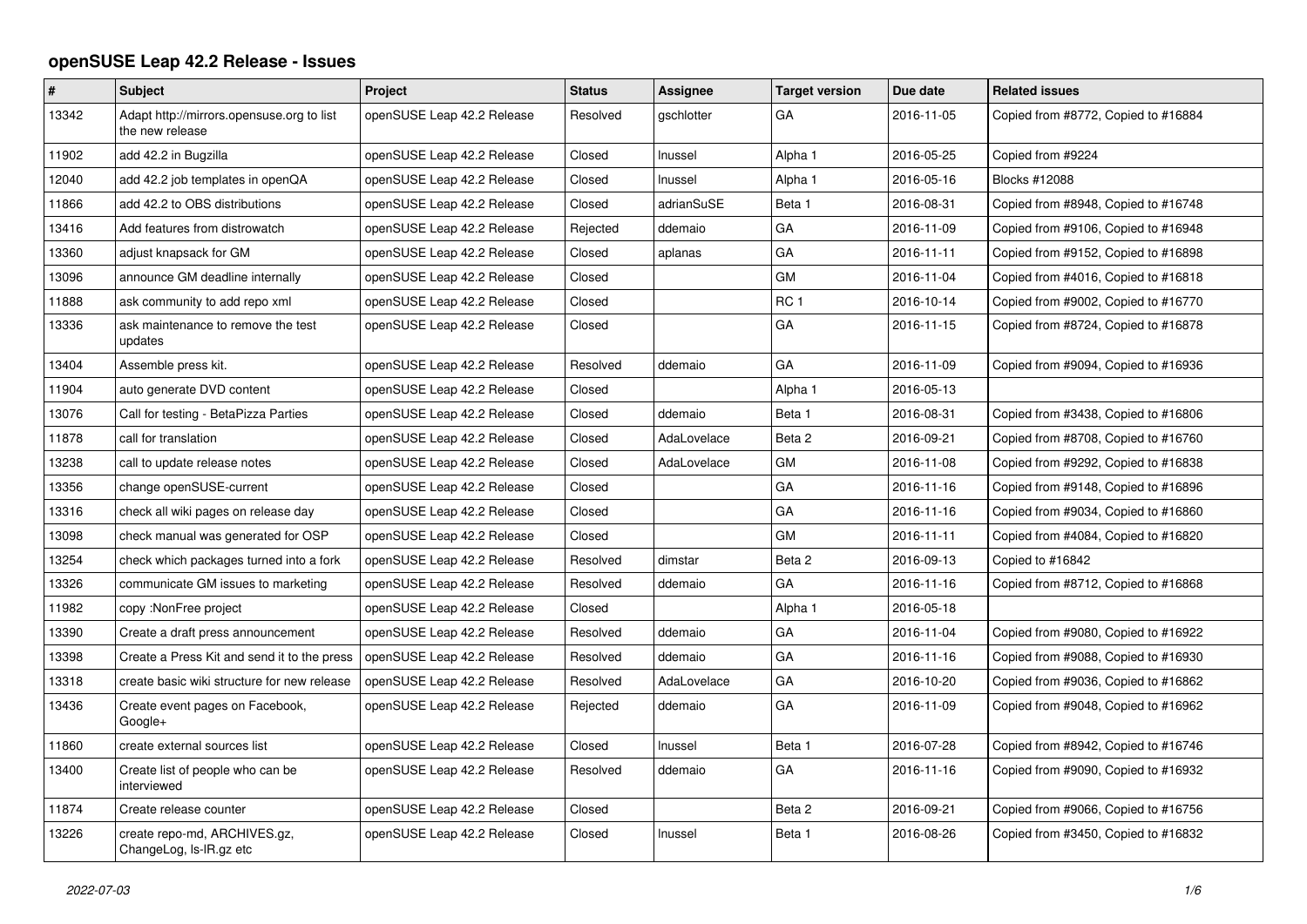| $\pmb{\#}$ | Subject                                                                  | <b>Project</b>             | <b>Status</b> | Assignee       | <b>Target version</b> | Due date   | <b>Related issues</b>                                                                         |
|------------|--------------------------------------------------------------------------|----------------------------|---------------|----------------|-----------------------|------------|-----------------------------------------------------------------------------------------------|
| 13450      | Create social media backgrounds and<br>badges                            | openSUSE Leap 42.2 Release | Closed        |                | GA                    | 2016-11-14 | Copied from #9068, Copied to #16696                                                           |
| 11880      | create test plan for manual testing                                      | openSUSE Leap 42.2 Release | Closed        | maritawerner   | Alpha <sub>3</sub>    | 2016-07-18 | Copied from #8730, Copied to #13086, Copied<br>to #16762                                      |
| 13086      | create test plan for manual testing                                      | openSUSE Leap 42.2 Release | Closed        | maritawerner   | Beta 1                | 2016-08-31 | Copied from #11880, Copied to #13088, Copied<br>to #13090, Copied to #13092, Copied to #16816 |
| 13088      | create test plan for manual testing                                      | openSUSE Leap 42.2 Release | Closed        | maritawerner   | Beta 2                | 2016-09-21 | Copied from #13086, Copied to #13630                                                          |
| 13090      | create test plan for manual testing                                      | openSUSE Leap 42.2 Release | Closed        | maritawerner   | RC <sub>1</sub>       | 2016-10-18 | Copied from #13086                                                                            |
| 13092      | create test plan for manual testing                                      | openSUSE Leap 42.2 Release | Resolved      | okurz          | RC <sub>2</sub>       | 2016-11-02 | Copied from #13086                                                                            |
| 13630      | create test plan for manual testing                                      | openSUSE Leap 42.2 Release | Closed        | okurz          | Beta 3                | 2016-10-06 | Copied from #13088, Copied to #16992                                                          |
| 11862      | create update channel                                                    | openSUSE Leap 42.2 Release | Closed        |                | Alpha 1               | 2016-05-20 | Blocks #11864, Copied from #8944, Copied to<br>#15726                                         |
| 13512      | disable Factory submitter                                                | openSUSE Leap 42.2 Release | Closed        | mlin7442       | Beta <sub>3</sub>     | 2016-09-30 | Copied to #16978                                                                              |
| 13256      | disable iso download in openQA                                           | openSUSE Leap 42.2 Release | Closed        |                | GA                    | 2016-11-15 | Copied to #16844                                                                              |
| 13650      | document KDE5 upgrade                                                    | openSUSE Leap 42.2 Release | Closed        |                | GA                    | 2016-11-16 |                                                                                               |
| 12088      | enable iso syncing to openQA                                             | openSUSE Leap 42.2 Release | Closed        |                | Alpha 1               | 2016-05-18 | Blocked by #12040, Copied to #14916                                                           |
| 14556      | enable OBS: Maintained attribute in<br>:Update project                   | openSUSE Leap 42.2 Release | Resolved      | AndreasStieger | RC <sub>2</sub>       | 2016-11-02 | Copied to #17012                                                                              |
| 13880      | enable openQA maintenance testing                                        | openSUSE Leap 42.2 Release | Resolved      | coolo          | Beta 3                | 2016-10-07 | Copied to #16996                                                                              |
| 11848      | enable sle12sp2 syncing to OBS                                           | openSUSE Leap 42.2 Release | Closed        |                | Alpha 1               | 2016-05-13 | Copied to #16744                                                                              |
| 11870      | EULA review/update                                                       | openSUSE Leap 42.2 Release | Closed        |                | RC <sub>1</sub>       | 2016-10-13 | Copied from #8994, Copied to #16752                                                           |
| 13240      | evaluate results of manual testing with<br>release manager               | openSUSE Leap 42.2 Release | Closed        |                | GM                    | 2016-11-08 | Copied from #9308, Copied to #16840                                                           |
| 13506      | figure out what to do about yast self<br>updates                         | openSUSE Leap 42.2 Release | Closed        | Inussel        |                       | 2016-09-14 |                                                                                               |
| 13332      | find external BT seeders                                                 | openSUSE Leap 42.2 Release | Closed        |                | GA                    | 2016-11-14 | Copied from #8718                                                                             |
| 13898      | fix symlink on openqa.opensuse.org for<br>goldmaster DVD                 | openSUSE Leap 42.2 Release | Closed        | Inussel        | GM                    | 2016-11-14 | Copied to #16998                                                                              |
| 12794      | fix upgrade instructions for /var/cache                                  | openSUSE Leap 42.2 Release | Closed        |                | GA                    | 2016-10-15 |                                                                                               |
| 13320      | fix upgrade instructions in wiki                                         | openSUSE Leap 42.2 Release | Resolved      | AdaLovelace    | GA                    | 2016-11-13 | Copied from #9038, Copied to #16864                                                           |
| 13418      | Gather info from major pieces of our<br>release onto Major_features page | openSUSE Leap 42.2 Release | Rejected      | ddemaio        | GA                    | 2016-11-09 | Copied from #9108, Copied to #16950                                                           |
| 13412      | Get features page finished                                               | openSUSE Leap 42.2 Release | Resolved      | ddemaio        | GA                    | 2016-11-09 | Copied from #9102, Copied to #16944                                                           |
| 13392      | Get feedback on the draft press announce                                 | openSUSE Leap 42.2 Release | Resolved      | ddemaio        | GA                    | 2016-11-04 | Copied from #9082, Copied to #16924                                                           |
| 13340      | get openSUSE in the Cloud                                                | openSUSE Leap 42.2 Release | Closed        |                | GA                    | 2016-11-16 | Copied from #8728, Copied to #16882                                                           |
| 13396      | Get quotes from important people                                         | openSUSE Leap 42.2 Release | Resolved      | ddemaio        | GA                    | 2016-11-07 | Copied from #9086, Copied to #16928                                                           |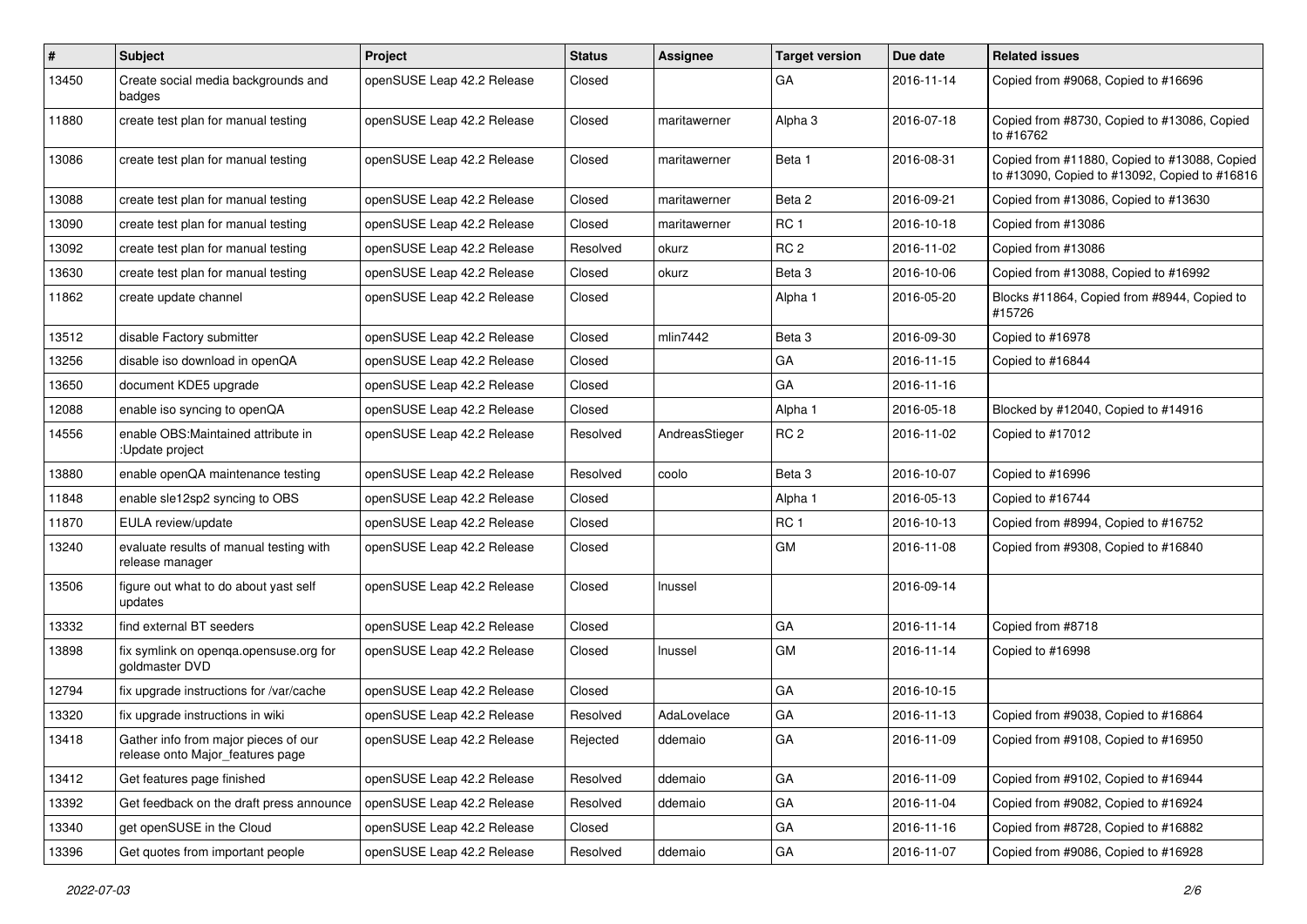| #     | <b>Subject</b>                                                                          | Project                    | <b>Status</b> | Assignee    | <b>Target version</b> | Due date   | <b>Related issues</b>                                                       |
|-------|-----------------------------------------------------------------------------------------|----------------------------|---------------|-------------|-----------------------|------------|-----------------------------------------------------------------------------|
| 13384 | Get screenshots taken                                                                   | openSUSE Leap 42.2 Release | Resolved      | ddemaio     | GA                    | 2016-11-09 | Copied from #9074, Copied to #16916                                         |
| 11882 | get signed shim                                                                         | openSUSE Leap 42.2 Release | Closed        | jsegitz     | Beta 2                | 2016-09-15 | Copied from #8988, Copied to #16764                                         |
| 13414 | Get technical review                                                                    | openSUSE Leap 42.2 Release | Resolved      | ddemaio     | GA                    | 2016-11-09 | Copied from #9104, Copied to #16946                                         |
| 12412 | get uno openga worker up and running                                                    | openSUSE Leap 42.2 Release | Closed        | gschlotter  | Alpha <sub>3</sub>    | 2016-07-12 |                                                                             |
| 13348 | install google alerts                                                                   | openSUSE Leap 42.2 Release | Resolved      | ddemaio     | GA                    | 2016-11-16 | Copied from #9140, Copied to #16890                                         |
| 13314 | install Leap 42.2 wiki pages as default                                                 | openSUSE Leap 42.2 Release | Closed        |             | GA                    | 2016-11-13 | Copied from #9032, Copied to #16858                                         |
| 13104 | <b>IPRQ</b>                                                                             | openSUSE Leap 42.2 Release | Closed        | Inussel     | GM                    | 2016-11-11 | Copied from #4086, Copied to #16826                                         |
| 13394 | Let our PR Agencies have one last look at<br>the announcement                           | openSUSE Leap 42.2 Release | Rejected      | ddemaio     | GA                    | 2016-11-09 | Copied from #9084, Copied to #16926                                         |
| 11890 | make counter.o.o/link point to new portal                                               | openSUSE Leap 42.2 Release | Closed        | gschlotter  | RC <sub>1</sub>       | 2016-10-18 | Copied from #9004, Copied to #16772                                         |
| 13350 | make GM images available                                                                | openSUSE Leap 42.2 Release | Closed        |             | GA                    | 2016-11-11 | Copied from #9142, Copied to #16892                                         |
| 11898 | make sure nvidia packager is available for<br>GA                                        | openSUSE Leap 42.2 Release | Closed        |             | RC <sub>1</sub>       | 2016-10-06 | Copied from #9110, Copied to #16780                                         |
| 11894 | make sure test updates are in the patterns                                              | openSUSE Leap 42.2 Release | Closed        |             | RC <sub>1</sub>       | 2016-09-29 | Copied from #9012, Copied to #16776                                         |
| 13444 | Make sure we have the right people<br>prepared to send out the social media<br>messages | openSUSE Leap 42.2 Release | Resolved      | ddemaio     | GA                    | 2016-11-14 | Copied from #9056, Copied to #16968                                         |
| 13328 | marketing brainstorm session                                                            | openSUSE Leap 42.2 Release | Resolved      | ddemaio     | GA                    | 2016-10-26 | Copied from #8714, Copied to #16870                                         |
| 11896 | merge back maintenance updates                                                          | openSUSE Leap 42.2 Release | Closed        |             | RC <sub>1</sub>       | 2016-10-14 | Copied from #9014, Copied to #16778                                         |
| 13234 | merge back maintenance updates                                                          | openSUSE Leap 42.2 Release | Closed        |             | <b>GM</b>             | 2016-11-09 | Copied from #9016, Copied to #16836                                         |
| 13410 | Move Major Features to feature guide<br>page                                            | openSUSE Leap 42.2 Release | Resolved      | ddemaio     | GA                    | 2016-11-09 | Copied from #9100, Copied to #16942                                         |
| 13310 | move previous release to archive                                                        | openSUSE Leap 42.2 Release | Resolved      | AdaLovelace | GA                    | 2016-11-13 | Copied from #9028, Copied to #16854                                         |
| 13364 | notify mirror admins                                                                    | openSUSE Leap 42.2 Release | Resolved      | Inussel     | GA                    | 2016-11-11 | Copied from #9382, Copied to #16902                                         |
| 14776 | notify studio team about GM                                                             | openSUSE Leap 42.2 Release | Closed        | Inussel     | GA                    | 2016-11-14 | Copied to #17022                                                            |
| 14206 | openSUSE-EULAs up to date                                                               | openSUSE Leap 42.2 Release | Closed        | Inussel     | RC <sub>2</sub>       | 2016-11-06 | Copied to #17004                                                            |
| 11892 | osp addon dvd                                                                           | openSUSE Leap 42.2 Release | Rejected      |             | RC <sub>1</sub>       | 2016-10-31 | Copied from #9010, Copied to #16774                                         |
| 11886 | prepare software.opensuse.org                                                           | openSUSE Leap 42.2 Release | Closed        | ancorgs     | RC <sub>1</sub>       | 2016-10-18 | Copied from #8998, Copied to #16768                                         |
| 12416 | prepare software.opensuse.org                                                           | openSUSE Leap 42.2 Release | Closed        | ancorgs     | Alpha 2               | 2016-06-21 | Copied from #8998, Copied to #12418, Copied<br>to #16796                    |
| 12418 | prepare software.opensuse.org                                                           | openSUSE Leap 42.2 Release | Closed        | ancorgs     | Alpha <sub>3</sub>    | 2016-07-19 | Copied from #12416, Copied to #12420, Copied<br>to #12422, Copied to #12426 |
| 12420 | prepare software.opensuse.org                                                           | openSUSE Leap 42.2 Release | Closed        | ancorgs     | Beta 1                | 2016-08-30 | Copied from #12418                                                          |
| 12422 | prepare software.opensuse.org                                                           | openSUSE Leap 42.2 Release | Closed        | ancorgs     | Beta 2                | 2016-09-22 | Copied from #12418, Copied to #13624                                        |
| 12426 | prepare software.opensuse.org                                                           | openSUSE Leap 42.2 Release | Closed        | ancorgs     | RC <sub>2</sub>       | 2016-11-02 | Copied from #12418, Copied to #16798                                        |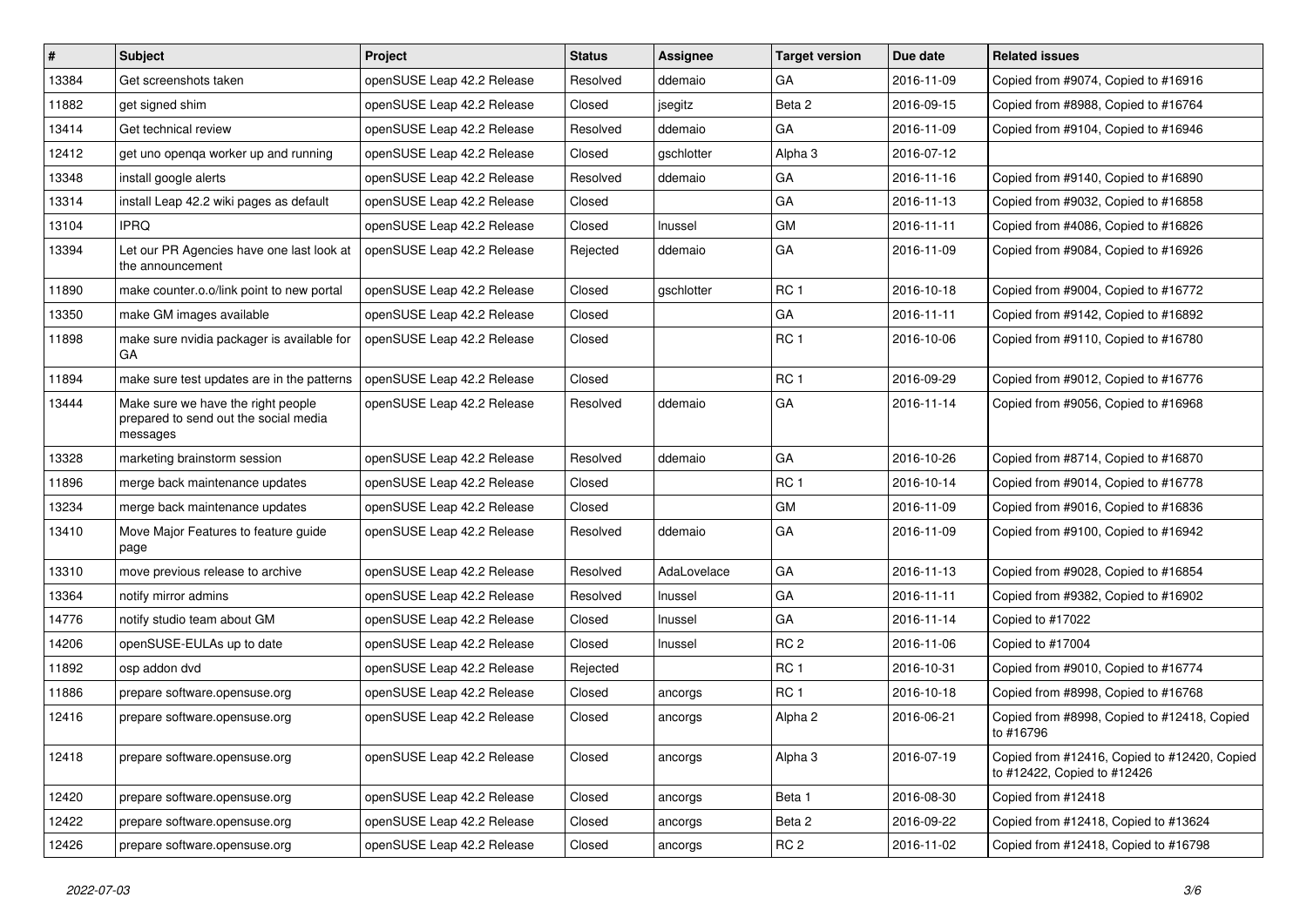| #     | <b>Subject</b>                                                            | Project                    | <b>Status</b> | Assignee    | <b>Target version</b> | Due date   | <b>Related issues</b>                                     |
|-------|---------------------------------------------------------------------------|----------------------------|---------------|-------------|-----------------------|------------|-----------------------------------------------------------|
| 13624 | prepare software.opensuse.org                                             | openSUSE Leap 42.2 Release | Closed        | ancorgs     | Beta <sub>3</sub>     | 2016-10-05 | Copied from #12422, Copied to #16986                      |
| 13344 | Publish an article asking people to help<br>promote the upcoming release. | openSUSE Leap 42.2 Release | Rejected      | ddemaio     | GA                    | 2016-09-29 | Copied from #9126, Copied to #16886                       |
| 13224 | Publish announcement of Beta 1                                            | openSUSE Leap 42.2 Release | Closed        | ddemaio     | Beta 1                | 2016-08-31 | Copied from #3440, Copied to #16830                       |
| 13324 | publish docu                                                              | openSUSE Leap 42.2 Release | Closed        |             | GA                    | 2016-11-16 | Copied from #8710, Copied to #16866                       |
| 11984 | publishing and mirror setup                                               | openSUSE Leap 42.2 Release | Closed        | Inussel     | Alpha 1               | 2016-05-19 | Copied to #14920                                          |
| 12320 | re-enable kontact test                                                    | openSUSE Leap 42.2 Release | Resolved      | mlin7442    | Beta 1                | 2016-08-22 |                                                           |
| 11864 | release maintenance test updates                                          | openSUSE Leap 42.2 Release | Closed        |             | Alpha 1               | 2016-05-20 | Blocked by #11862, Copied from #8946, Copied<br>to #15728 |
| 14092 | release manager checklist                                                 | openSUSE Leap 42.2 Release | Closed        | Inussel     | RC <sub>1</sub>       | 2016-10-18 | Copied to #14600                                          |
| 14600 | release manager checklist                                                 | openSUSE Leap 42.2 Release | Closed        | Inussel     | RC <sub>2</sub>       | 2016-11-02 | Copied from #14092, Copied to #14602, Copied<br>to #17014 |
| 14602 | release manager checklist GM                                              | openSUSE Leap 42.2 Release | Closed        | Inussel     | GM                    | 2016-11-16 | Copied from #14600, Copied to #17016                      |
| 13430 | <b>Release Parties</b>                                                    | openSUSE Leap 42.2 Release | Resolved      | ddemaio     | GA                    | 2016-11-09 | Copied from #9042, Copied to #16956                       |
| 13438 | release party poster                                                      | openSUSE Leap 42.2 Release | Closed        |             | GA                    | 2016-11-09 | Copied from #9050, Copied to #16964                       |
| 13330 | remind opensuse.org admins of release                                     | openSUSE Leap 42.2 Release | Closed        |             | GA                    | 2016-11-14 | Copied from #8716, Copied to #16872                       |
| 14262 | remove betatest macro from priconf                                        | openSUSE Leap 42.2 Release | Closed        | mlin7442    | RC <sub>2</sub>       | 2016-10-21 | Copied to #17008                                          |
| 12366 | remove betaversion in product files                                       | openSUSE Leap 42.2 Release | Closed        | Inussel     | RC <sub>1</sub>       | 2016-10-14 | Copied from #12364, Copied to #16792                      |
| 13232 | remove test updates from the patterns                                     | openSUSE Leap 42.2 Release | Closed        |             | GM                    | 2016-11-09 | Copied from #4042, Copied to #16834                       |
| 13368 | request new box image and link                                            | openSUSE Leap 42.2 Release | Resolved      | bmwiedemann | GA                    | 2016-11-16 | Copied from #9132, Copied to #16906                       |
| 13260 | <b>Security Audit</b>                                                     | openSUSE Leap 42.2 Release | Resolved      | msmeissn    | Beta 2                | 2016-09-15 | Copied to #13262, Copied to #16846                        |
| 13262 | <b>Security Audit</b>                                                     | openSUSE Leap 42.2 Release | Closed        | msmeissn    | RC <sub>1</sub>       | 2016-10-24 | Copied from #13260, Copied to #13264, Copied<br>to #16848 |
| 13264 | <b>Security Audit</b>                                                     | openSUSE Leap 42.2 Release | Closed        |             | <b>GM</b>             | 2016-11-18 | Copied from #13262, Copied to #16850                      |
| 13274 | send deadline reminder                                                    | openSUSE Leap 42.2 Release | Closed        | Inussel     | Beta 2                | 2016-09-09 | Copied to #13632                                          |
| 13632 | send deadline reminder                                                    | openSUSE Leap 42.2 Release | Closed        | Inussel     | Beta <sub>3</sub>     | 2016-09-26 | Copied from #13274, Copied to #14154                      |
| 14154 | send deadline reminder                                                    | openSUSE Leap 42.2 Release | Closed        | Inussel     | RC <sub>1</sub>       | 2016-10-11 | Copied from #13632, Copied to #14156                      |
| 14156 | send deadline reminder                                                    | openSUSE Leap 42.2 Release | Closed        | Inussel     | RC <sub>2</sub>       | 2016-10-25 | Copied from #14154                                        |
| 13100 | Send Gold Master announcement for<br>developers                           | openSUSE Leap 42.2 Release | Closed        |             | GM                    | 2016-11-11 | Copied from #4088, Copied to #16822                       |
| 13406 | send press kit                                                            | openSUSE Leap 42.2 Release | Resolved      | ddemaio     | GA                    | 2016-11-11 | Copied from #9096, Copied to #16938                       |
| 11786 | set end of life attribute in product file                                 | openSUSE Leap 42.2 Release | Rejected      |             | GM                    |            | Copied to #16742                                          |
| 13362 | set up update-test project                                                | openSUSE Leap 42.2 Release | Closed        |             | GA                    | 2016-11-16 | Copied from #9304, Copied to #16900                       |
| 13366 | shop.opensuse.org                                                         | openSUSE Leap 42.2 Release | Closed        |             | GA                    | 2016-11-16 | Copied from #9130, Copied to #16904                       |
| 13440 | Social media marketing                                                    | openSUSE Leap 42.2 Release | Resolved      | ddemaio     | GA                    | 2016-11-14 | Copied from #9052, Copied to #16694                       |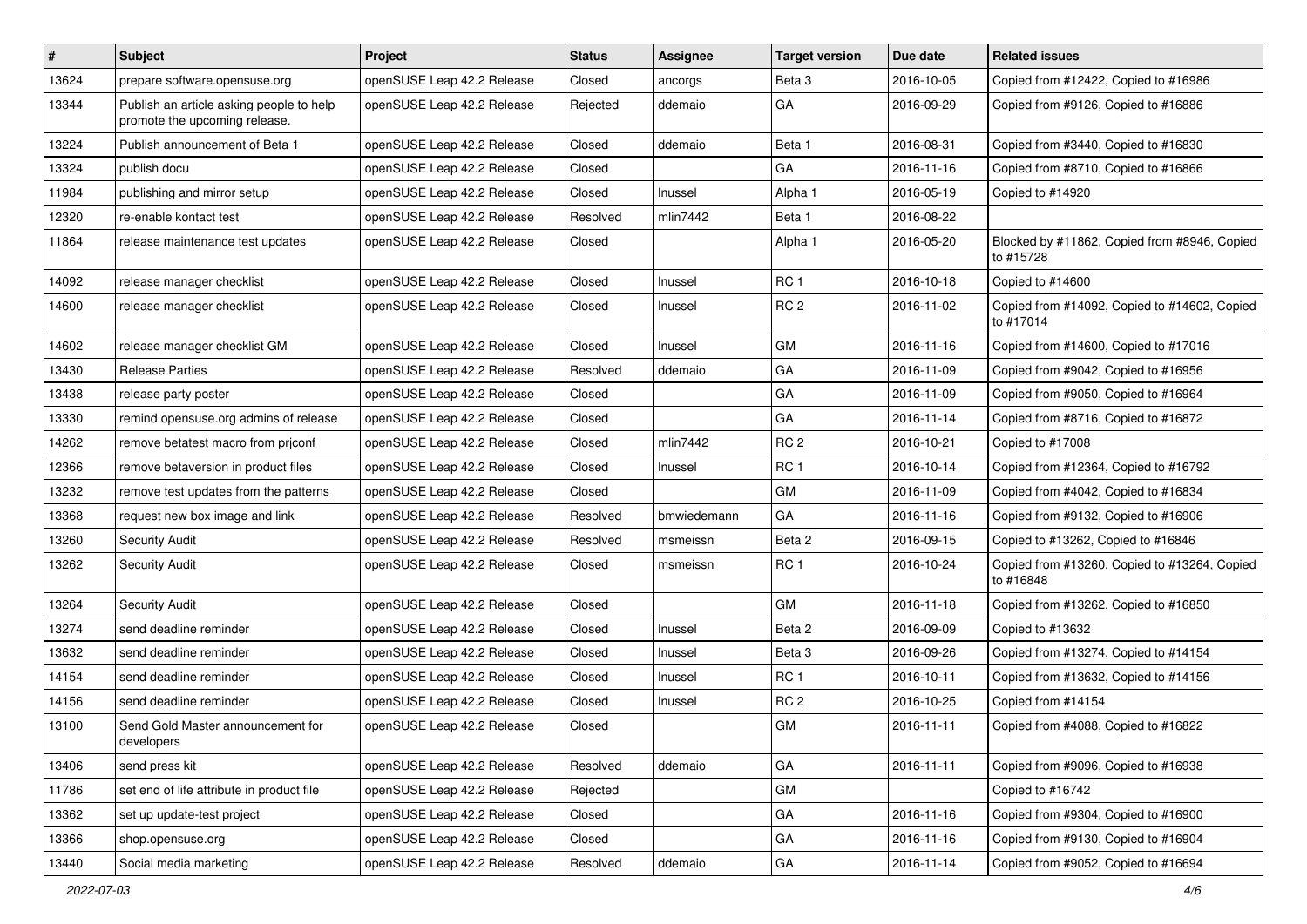| #     | <b>Subject</b>                                                | Project                    | <b>Status</b> | <b>Assignee</b> | <b>Target version</b> | Due date   | <b>Related issues</b>                                                      |
|-------|---------------------------------------------------------------|----------------------------|---------------|-----------------|-----------------------|------------|----------------------------------------------------------------------------|
| 13422 | software.opensuse.org                                         | openSUSE Leap 42.2 Release | Closed        | ancorgs         | GA                    | 2016-11-16 | Copied from #8764, Copied to #16954                                        |
| 12090 | stop rebuildpacs                                              | openSUSE Leap 42.2 Release | Closed        | Inussel         | Alpha 1               | 2016-05-25 | Copied to #12208                                                           |
| 12208 | stop rebuildpacs                                              | openSUSE Leap 42.2 Release | Closed        |                 | Alpha 2               | 2016-07-18 | Copied from #12090                                                         |
| 13062 | submit new Factory packages to Leap                           | openSUSE Leap 42.2 Release | Closed        | mlin7442        | Beta 1                | 2016-08-25 | Copied to #16804                                                           |
| 11900 | submit translation packages                                   | openSUSE Leap 42.2 Release | Closed        | keichwa         | RC <sub>1</sub>       | 2016-10-13 | Copied from #9170, Copied to #13452, Copied<br>to #14090, Copied to #16782 |
| 13452 | submit translation packages                                   | openSUSE Leap 42.2 Release | Resolved      |                 | Beta 1                | 2016-08-26 | Copied from #11900, Copied to #13454, Copied<br>to #16972                  |
| 13454 | submit translation packages                                   | openSUSE Leap 42.2 Release | Closed        | keichwa         | Beta 2                | 2016-09-16 | Copied from #13452, Copied to #13634, Copied<br>to #16974                  |
| 13634 | submit translation packages                                   | openSUSE Leap 42.2 Release | Closed        | stknorr         | Beta 3                | 2016-09-30 | Copied from #13454, Copied to #16994                                       |
| 14090 | submit translation packages                                   | openSUSE Leap 42.2 Release | Closed        | keichwa         | RC <sub>2</sub>       | 2016-10-28 | Copied from #11900, Copied to #14660, Copied<br>to #17000                  |
| 14660 | submit translation packages                                   | openSUSE Leap 42.2 Release | Closed        | keichwa         | GM                    | 2016-11-08 | Copied from #14090, Copied to #17018                                       |
| 13354 | Switch count down to hourly rendering                         | openSUSE Leap 42.2 Release | Closed        |                 | GA                    | 2016-11-16 | Copied from #9146, Copied to #16894                                        |
| 11876 | sync releaes notes to correct directory                       | openSUSE Leap 42.2 Release | Closed        |                 | Beta 1                |            | Copied from #9174, Copied to #16758                                        |
| 13334 | sync the release to the mirrors                               | openSUSE Leap 42.2 Release | Closed        |                 | GA                    | 2016-11-11 | Copied from #8722, Copied to #16876                                        |
| 13338 | tell maintenance&security about GM                            | openSUSE Leap 42.2 Release | Closed        |                 | GA                    | 2016-11-11 | Copied from #8726, Copied to #16880                                        |
| 13102 | tell nvidia packager to upload drivers                        | openSUSE Leap 42.2 Release | Closed        | sndirsch        | Beta 2                | 2016-09-21 | Copied from #4232, Copied to #16824                                        |
| 13190 | translate plasma-pk-updates                                   | openSUSE Leap 42.2 Release | Closed        |                 | Beta 2                | 2016-09-15 | Copied to #16828                                                           |
| 13420 | translate release announcement                                | openSUSE Leap 42.2 Release | Closed        |                 | GA                    | 2016-11-11 | Copied from #9138, Copied to #16952                                        |
| 13448 | translate social media messages                               | openSUSE Leap 42.2 Release | Closed        |                 | GA                    | 2016-11-14 | Copied from #9060, Copied to #16970                                        |
| 11980 | update all packages that hardcode the<br>distribution version | openSUSE Leap 42.2 Release | Closed        |                 | Alpha 1               | 2016-05-18 | Copied to #14918                                                           |
| 11868 | update droplist                                               | openSUSE Leap 42.2 Release | Closed        | Inussel         | Beta 1                | 2016-08-25 | Copied from #8990, Copied to #16750                                        |
| 14870 | Update Maintenance Documentation                              | openSUSE Leap 42.2 Release | Resolved      | BenniBrunner    | Postprocessing        | 2016-11-30 | Copied to #16682                                                           |
| 13308 | update opensuse wiki                                          | openSUSE Leap 42.2 Release | Resolved      | AdaLovelace     | GA                    | 2016-11-17 | Copied from #9026, Copied to #16852                                        |
| 13548 | update OpenSUSE Localization Teams                            | openSUSE Leap 42.2 Release | Resolved      | AdaLovelace     | Beta 3                | 2016-10-02 | Copied to #16982                                                           |
| 13546 | update openSUSE:Localization_guide                            | openSUSE Leap 42.2 Release | Resolved      | AdaLovelace     | Beta 3                | 2016-10-02 | Copied to #16980                                                           |
| 14854 | update release number in IRC channel<br>topic                 | openSUSE Leap 42.2 Release | Closed        |                 | <b>GA</b>             | 2016-11-21 | Copied to #17024                                                           |
| 13434 | Update release party wiki pages                               | openSUSE Leap 42.2 Release | Resolved      | AdaLovelace     | GA                    | 2016-11-09 | Copied from #9046, Copied to #16960                                        |
| 12784 | update roadmap                                                | openSUSE Leap 42.2 Release | Closed        | Inussel         | Beta 1                | 2016-08-31 | Copied to #12786, Copied to #16800                                         |
| 12786 | update roadmap                                                | openSUSE Leap 42.2 Release | Closed        | Inussel         | Beta 2                | 2016-09-21 | Copied from #12784, Copied to #12788, Copied<br>to #13626                  |